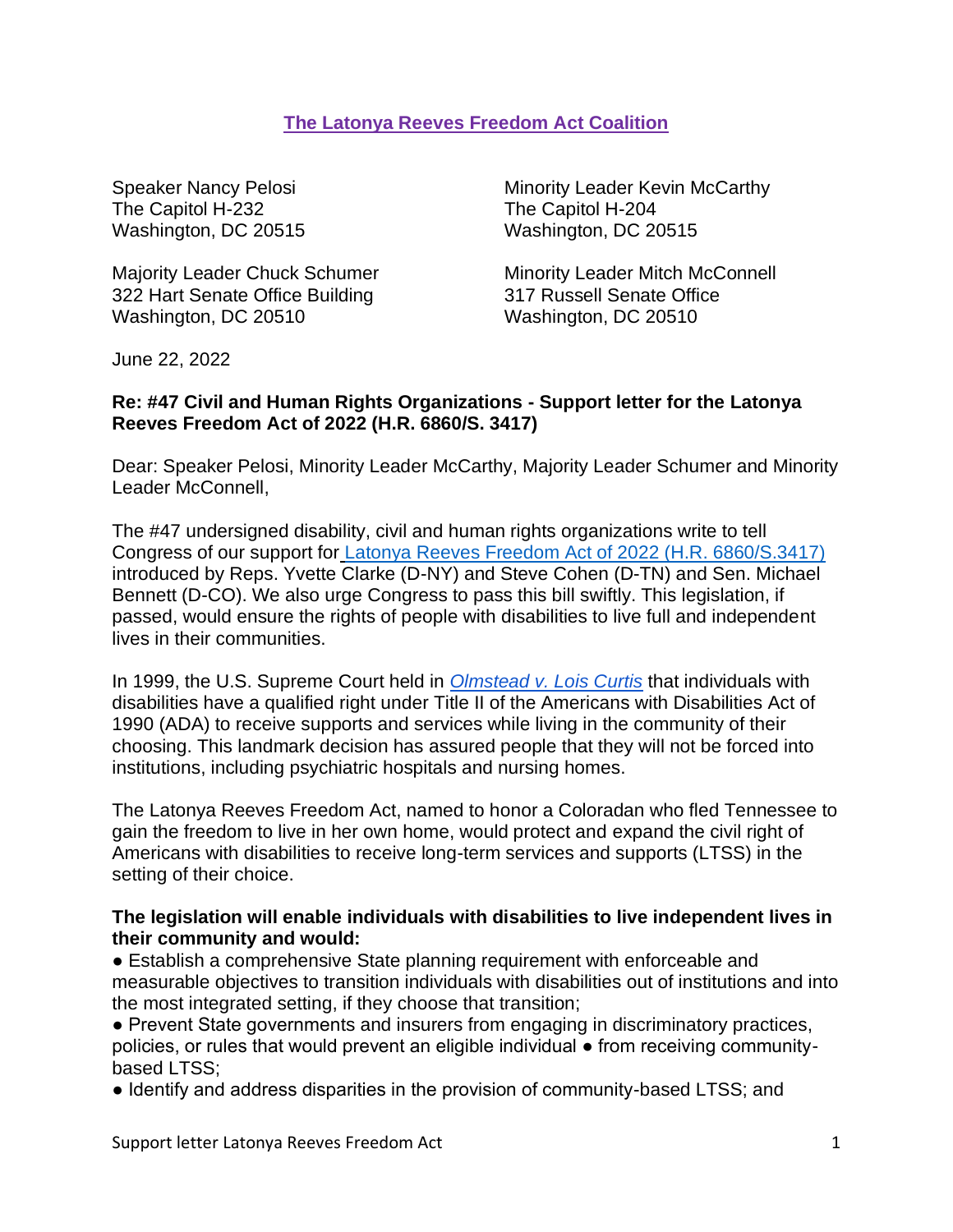● Accelerate State compliance with the integration mandate of the ADA.

The undersigned organizations support the Latonya Reeves Freedom Act's goals of ensuring that millions of Americans with disabilities have access to services they need to live in the community and of removing the institutional bias in critical Federal programs. This bill builds on the Americans with Disabilities Act and the Supreme Court's *Olmstead v. Lois Curtis* decision, and asserts that people with disabilities have a right to live in their own homes and communities and to receive the services and supports they need to do so. For too many years, thousands of people with disabilities have been isolated and segregated in institutional settings, where they lose the opportunity to be full participants in society.

As the Supreme Court observed in *Olmstead v. Lois Curtis* , "confinement in an institution severely diminishes the everyday life activities of individuals, including family relations, social contacts, work options, economic independence, educational advancement, and cultural enrichment," and furthermore, institutionalizing people who could live in community settings "perpetuates unwarranted assumptions that persons so isolated are incapable or unworthy of participating in community life."

In March 2021, the [COVID Tracking Project at the Atlantic](https://covidtracking.com/nursing-homes-long-term-care-facilities?utm_source=emailcampaign299&utm_medium=phpList&utm_content=HTMLemail&utm_campaign=Institutionalization+is+a+Public+Health+Crisis) reported that about 8% of people who live in US long-term-care facilities had died of COVID-19 – nearly 1 in 12. However, in nursing facilities alone, the death toll jumped to nearly 1 in 10. During the early months of the pandemic, research demonstrated that community integration of Disabled individuals reduced the spread and deaths from COVID-19. [Research](https://www.jamda.com/article/S1525-8610(20)31050-1/pdf?utm_source=emailcampaign299&utm_medium=phpList&utm_content=HTMLemail&utm_campaign=Institutionalization+is+a+Public+Health+Crisis)  [published in JAMDA,](https://www.jamda.com/article/S1525-8610(20)31050-1/pdf?utm_source=emailcampaign299&utm_medium=phpList&utm_content=HTMLemail&utm_campaign=Institutionalization+is+a+Public+Health+Crisis) the Journal of Post-Acute and Long-Term Care Medicine, compared the infection and death rates of people in Connecticut nursing facilities to those receiving services in the community and demonstrated that people receiving services in the community were 11 times less likely to get infected with COVID-19 and die than their nursing facility counterparts. Although people may assume that the COVID-19 deaths in nursing facilities and other institutions were unavoidable or exacerbated because people in institutions are "sick" and "frail," the research told a different story. (CDR Blog Post: [Institutionalization is a Public Health Crisis\)](https://cdrnys.org/blog/advocacy/institutionalization-is-a-public-health-crisis/)

The pandemic exposed a critical liability in our country's ability to effectively manage and mitigate public health emergencies. Promoting community-based alternatives to institutionalization promotes choice, and strengthens the national security and economic well being of the United States.

The Supreme Court's leaked draft decision in the Dobbs v. Jackson case overturning Roe v. Wade addresses abortion rights and the right to bodily autonomy. The fight for disabled persons freedom includes bodily autonomy as it relates to reproductive rights, but is not limited solely to that aspect of life. When a managed care company or state decides to send disabled and seniors to a facility, their risk of dying prematurely increases dramatically – a reality that existed long before COVID-19 – but was underscored by the thousands of institutional deaths continuing to occur and during this deadly pandemic.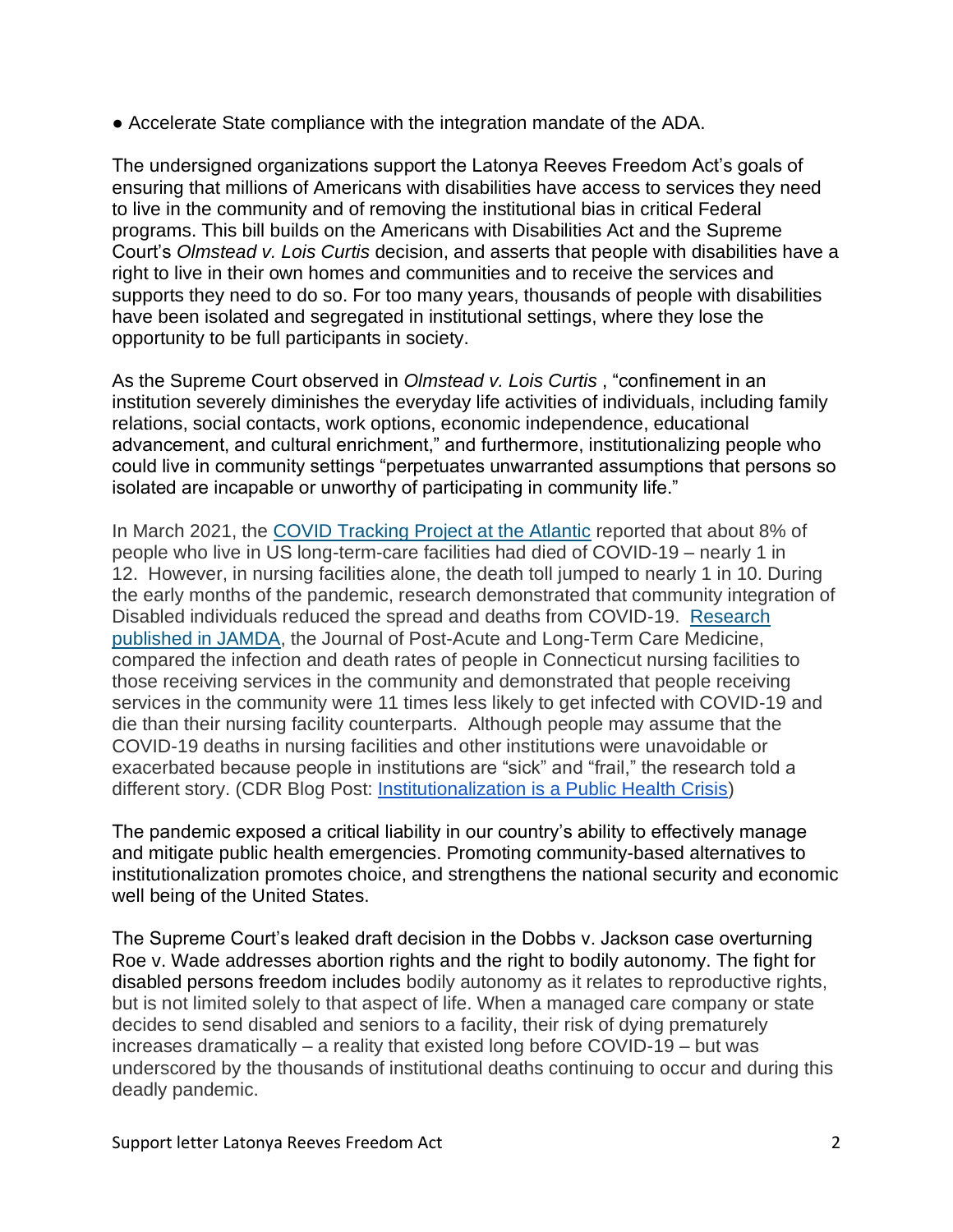Bodily autonomy means having the civil and human right to decide where one lives and in particular to live in the community. This is the premise of the (ADA) - community integration. Imagine being forced into an institution where you share a room with a stranger, and strangers assist you with your most personal needs. You literally have no right to make decisions about your own body. They decide when they will assist you, what they will do, and even – something as basic as – if you will be given a shower.

The push and advocacy for increased funding of home and community-based services (HCBS) centers the privileged, those who are living at home. And has the sole message of doing the work to guarantee that those living at home remain able to do so for many years. There has been progress in recent years in expanding (HCBS) for individuals with disabilities who live outside of the institutions, many thousands of people *with disabilities remain in institutional settings* when they could and should have the opportunity to live, work, and receive services in their own homes and communities. In the fight for Intersectionality, racial justice and to end systems of racism and oppression we must include the fight for the freedom of every disabled person who does not want to be living in an institution.

The Latonya Reeves Freedom Act of 2022 (H.R.6860/S. 3417) would complement the ADA and accelerate the pace of people with disabilities leaving institutions, including by describing with specificity steps that must be taken by states and providers of insurance covering long-term services and supports to achieve community integration.

It is time to defend the right to full citizenship and freedom for people with disabilities. We urge Congress to swiftly pass the Latonya Reeves Freedom Act (H.R. 6860/S.3417) and affirm the civil and human rights of people with disabilities to live independently and be full participants in their communities. Please contact Dara Baldwin, MPA, Director of National Policy, Center for Disability Rights at [dara.baldwin@ncdr.us](mailto:dara.baldwin@ncdr.us) with any questions.

Support letter Latonya Reeves Freedom Act 3 **Sincerely** A Little Piece of Light Access Ready ADAPT Delaware AIM Independent Living Center Association of People Supporting Employment First (APSE) Autistic Women & Nonbinary Network Campus Pride Center for Disability Rights Center for Economic and Policy Research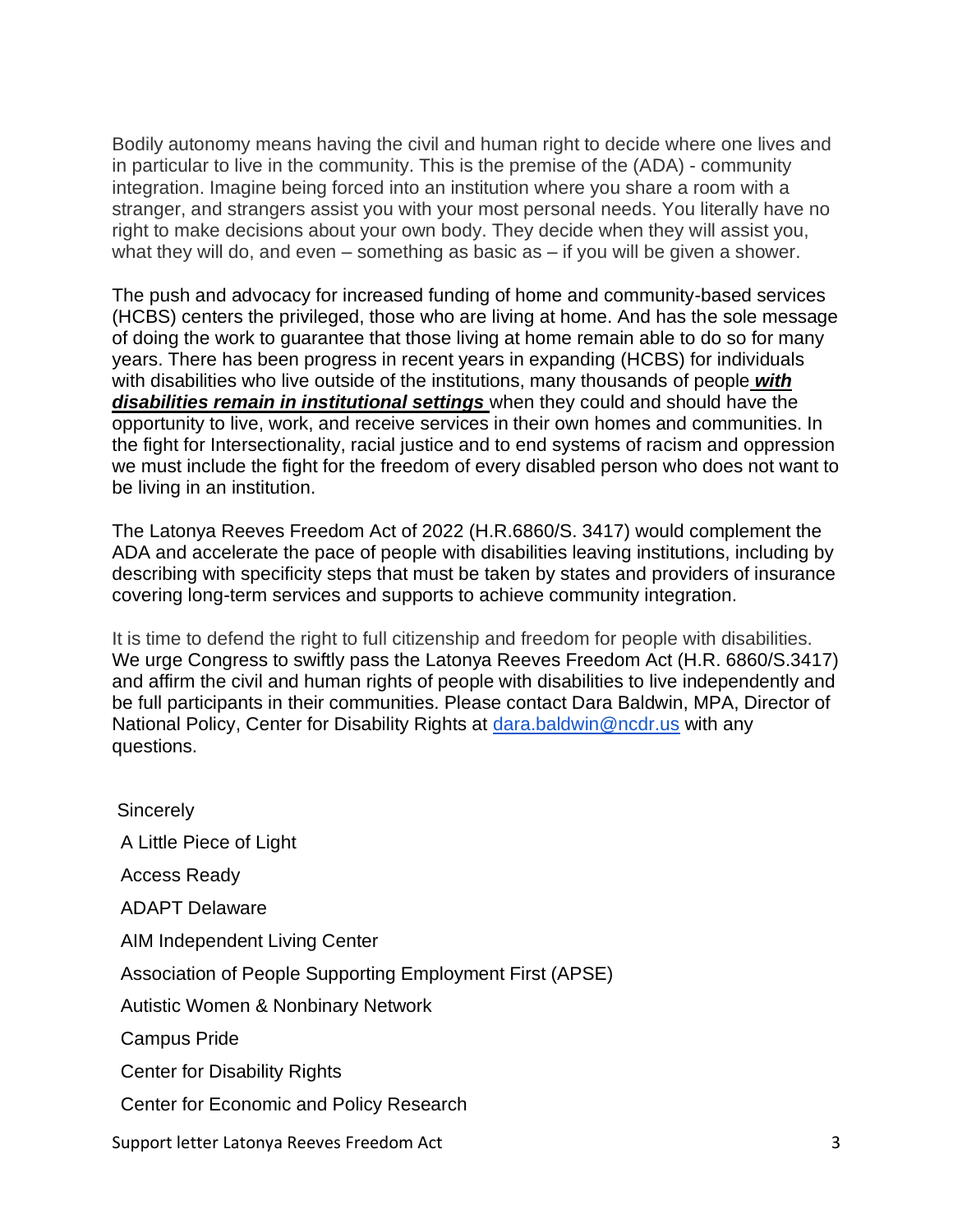Center for LGBTQ Economic Advancement & Research (CLEAR) Central Wisconsin ADAPT Colorado Justice Advocacy Network CommunicationFIRST **CSH** Disability Rights Education & Defense Fund Family Voices Family Voices NJ Family Voices of ND Justice Strategies Life Unbolted Inc. Modern Military Association of America Mommieactivist and Sons NAMI Huntington National Council on Alcoholism and Drug Dependence- Maryland Chapter National Juvenile Justice Network National Organization for Women New Hour Li Not Dead Yet People First Wisconsin Rebuilding Independence My Style Resource Center for Accessible Living, Inc. Save IRIS - grassroots disability Show and Tell Southeastern Wisconsin ADAPT Southern Tier ADAPT SPAN Parent Advocacy Network State Council for Persons with Disabilities staten island center for independent living Survival Coalition of Wisconsin Disability Organizations